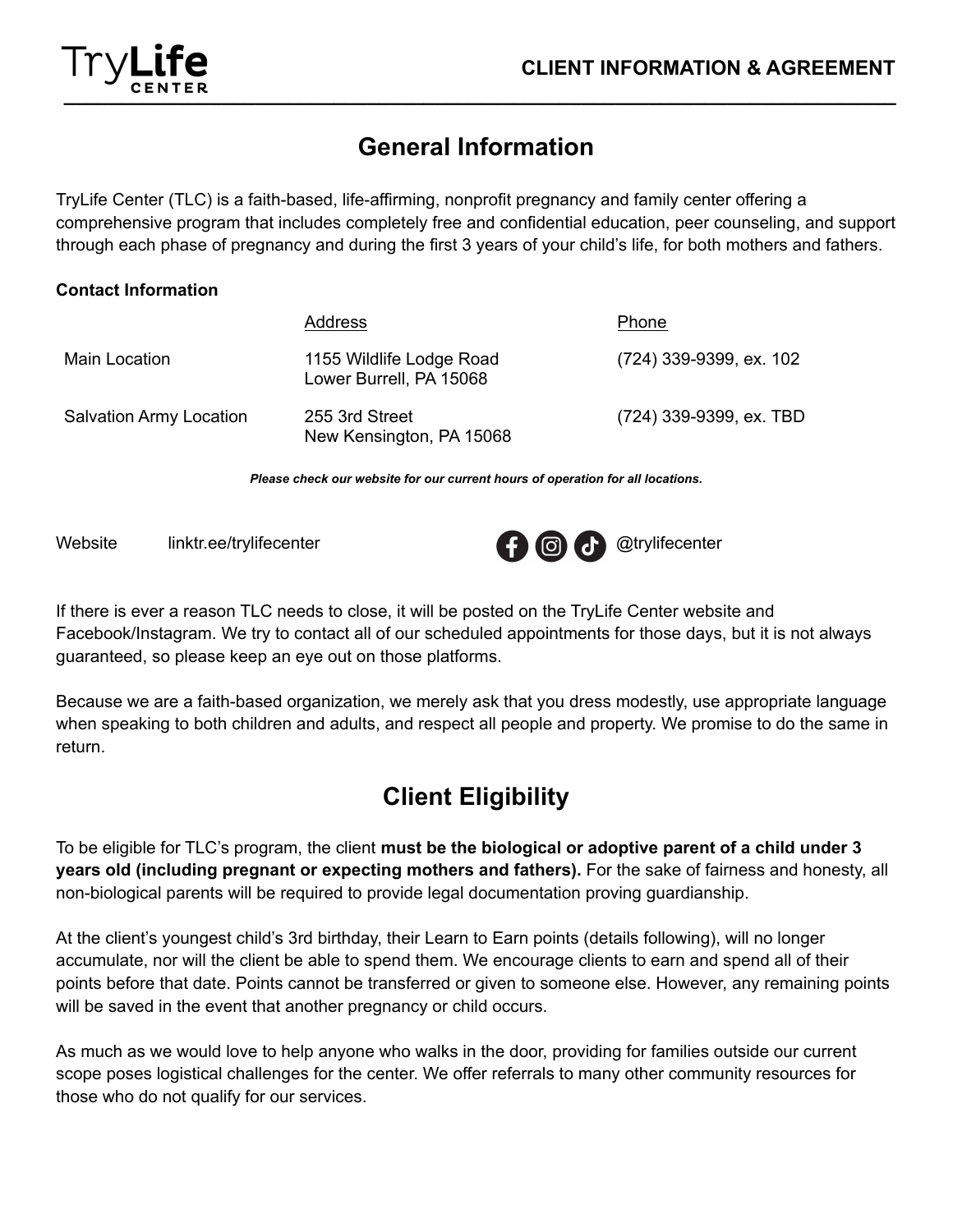

### **Client Visits & Appointment Policies**

Client hours at our main center are **Monday/Wednesday 12pm-4pm and Tuesday/Thursday 12pm-8pm.** Please check out our website for our current hours for other locations, the clinic, and the mobile medical unit.

All clients are strongly encouraged to make an appointment, as these individuals are given first priority. However, **appointments are required for all clients at the Salvation Army location and for New Clients at either location.** Appointments can be scheduled online at **www.trylife.center/appointment** or by phone at **(724) 339-9399.**

We kindly ask that if you cannot make your scheduled appointment time, please cancel or reschedule ASAP. This will open the time slot up to someone else in need of an appointment. We would hate to turn someone away because we are expecting someone who does not show up.

If you are 15 minutes late to your scheduled appointment time, your time slot will be forfeited and you will be asked to reschedule.

### **Building Policies**

TryLife Center is an alcohol and drug free facility. We also ask that if you or someone in your household is ill or experiencing cold- or flu-like symptoms, that you do not visit in person.

**Counseling Rooms** - We welcome the use of any cell phone, tablet, or computer for educational purposes. Please limit all non-educational electronic use to the living room area. We ask that you use your best judgment when using your electronic devices for non-educational purposes. You are welcome to bring bottles or non-spillable sippy cups as well as beverages with a spill-safe lid into the client rooms. All other food and drink is strictly prohibited.

**Lois' Cottage** - The Cottage is our in-house play area for clients' children. Children are eligible to visit the cottage after they are 12 months old, and may visit for up to 90 minutes while their parent is participating in the program. Parents are responsible for taking their children to the restroom. The children in the cottage are required to clean up after themselves. If your child becomes overly unruly or disruptive in the Cottage, they will be brought back to you.

The Cottage is always staffed by either an adult or an individual who is 15 years or older and obtains the proper work permits and clearances. Occasionally, the cottage may be closed when supervision is not available; we apologize in advance for that inconvenience.

When children are not in the cottage, we ask that parents keep a close eye on them. Childcare is NOT guaranteed, so please call ahead or be prepared to keep your child with you. If your child becomes disruptive when not in the Cottage, you will be asked to keep your child on you or leave the area until the child calms down.

**Shopping Area** - The shopping center is where clients choose to spend their accumulated points on material items. It is everyone's responsibility to keep the shopping center neat and tidy, so please make sure everything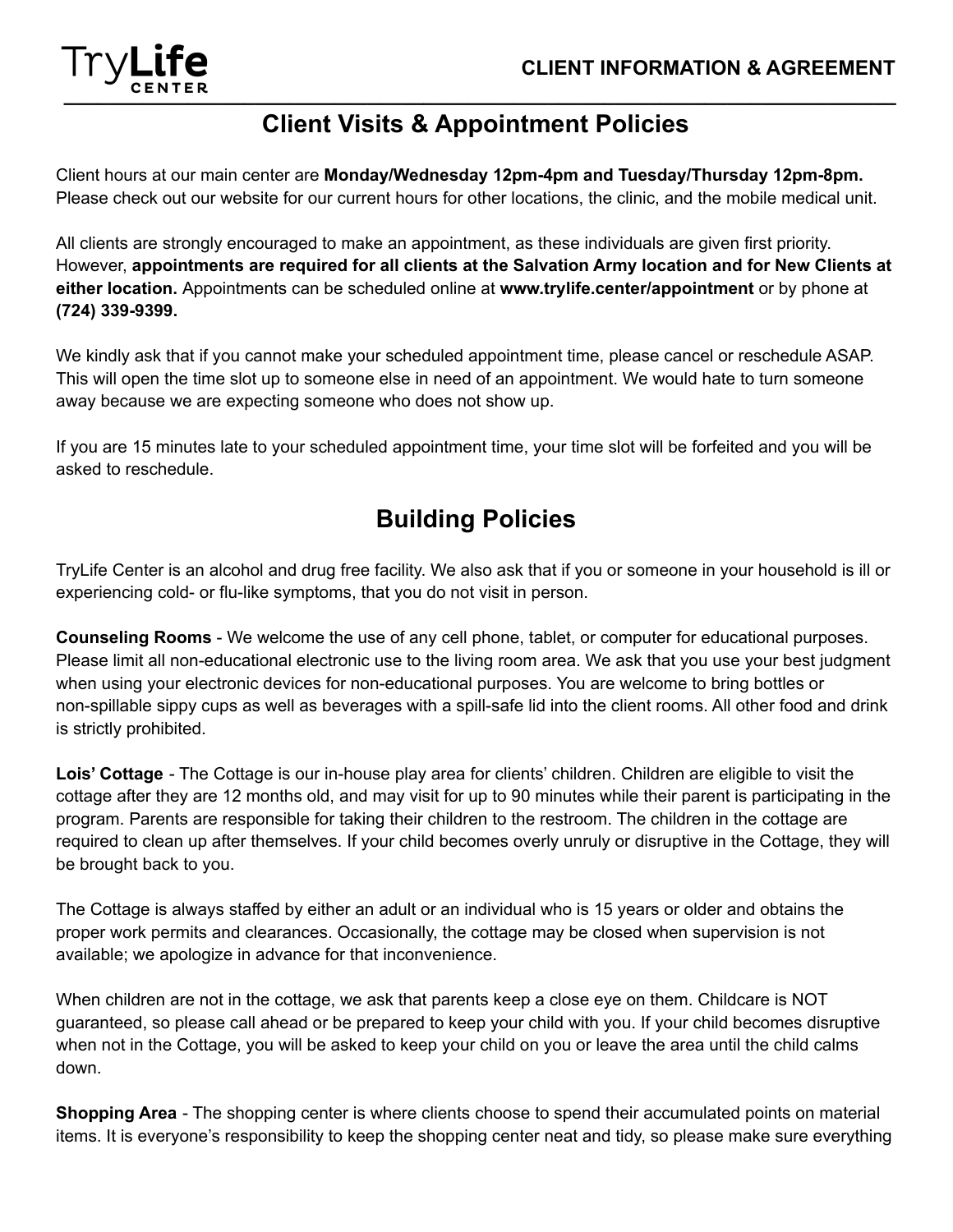

is organized or as you found it. The shopping center is restricted to clients and their children. All visitors (including parents, friends, and significant others who are not clients) are required to wait in the living room, unless the client is 13 years old or younger (and the parent or legal guardian may enter as well).

**Bathrooms** - Please follow the signage inside the restroom that directs you on where to dispose of particular items. It is everyone's responsibility to keep the bathroom tidy, so please make sure the toilet flushes, the sink is turned off, and everything is disposed of properly. If there is ever a maintenance issue, please alert a staff member or volunteer.

**Donation Area** - Clients are not permitted to enter this area without immediate permission.

**Upstairs/Administration** - Clients are not permitted to enter this area without immediate permission.

# **TLC Clinic**

The TLC Clinic provides the following 100% free, non-medical services: STD Testing (Chlamydia and Gonorrhea), HIV and Hep-C Screening, Pregnancy Testing, and Sonograms. You do not have to be a client to use TLC Clinic's services. Please refer to our website for clinic hours and the schedule for the mobile medical unit.

STD Testing results arrive 3-5 business days after your initial visit. HIV/Hep-C Screening results are available at your visit, usually within 15-20 minutes.If your STD Test for Chlamydia or Gonorrhea comes back positive, you have the option to receive free medication for the infection.

*Please note: because we are a non-medical facility, please understand that (1) we only offer self-administered pregnancy tests, so that does not come with a medical diagnosis; (2) we only provide HIV/Hep-C screening, not testing, so the results of that screening are not a medical diagnosis; and (3) sonograms are done by appointment only and are not for any medical reasons including finding out the sex of your baby or making any diagnoses about your baby's health. For all of these reasons, we encourage all TLC Clinic visitors to be seen by a medical professional to confirm and to give a true medical diagnosis.*

### **Learn to Earn Program Details**

TryLife Center operates the Learn to Earn program. That means the main focus of the center is not only to provide you with material items, but also with emotional and intellectual support that will help you become a skilled and confident parent. You earn points through counseling and educational materials and those points can be used to shop in the TLC Shopping Center.

#### **You can earn points though:**

- Videos, worksheets, and homeworks
- One-on-one peer counseling sessions
- Classes
- Completing surveys, questionnaires, and more
- Other miscellaneous activities and specials
- **● Referral Bonus** if you refer someone to TryLife Center, you will be awarded 50 points when they visit the center 5 times. And you can do this as many times as you like!
- **● 5th Visit Bonus** you will be awarded 100 points on your 5th visit to the center!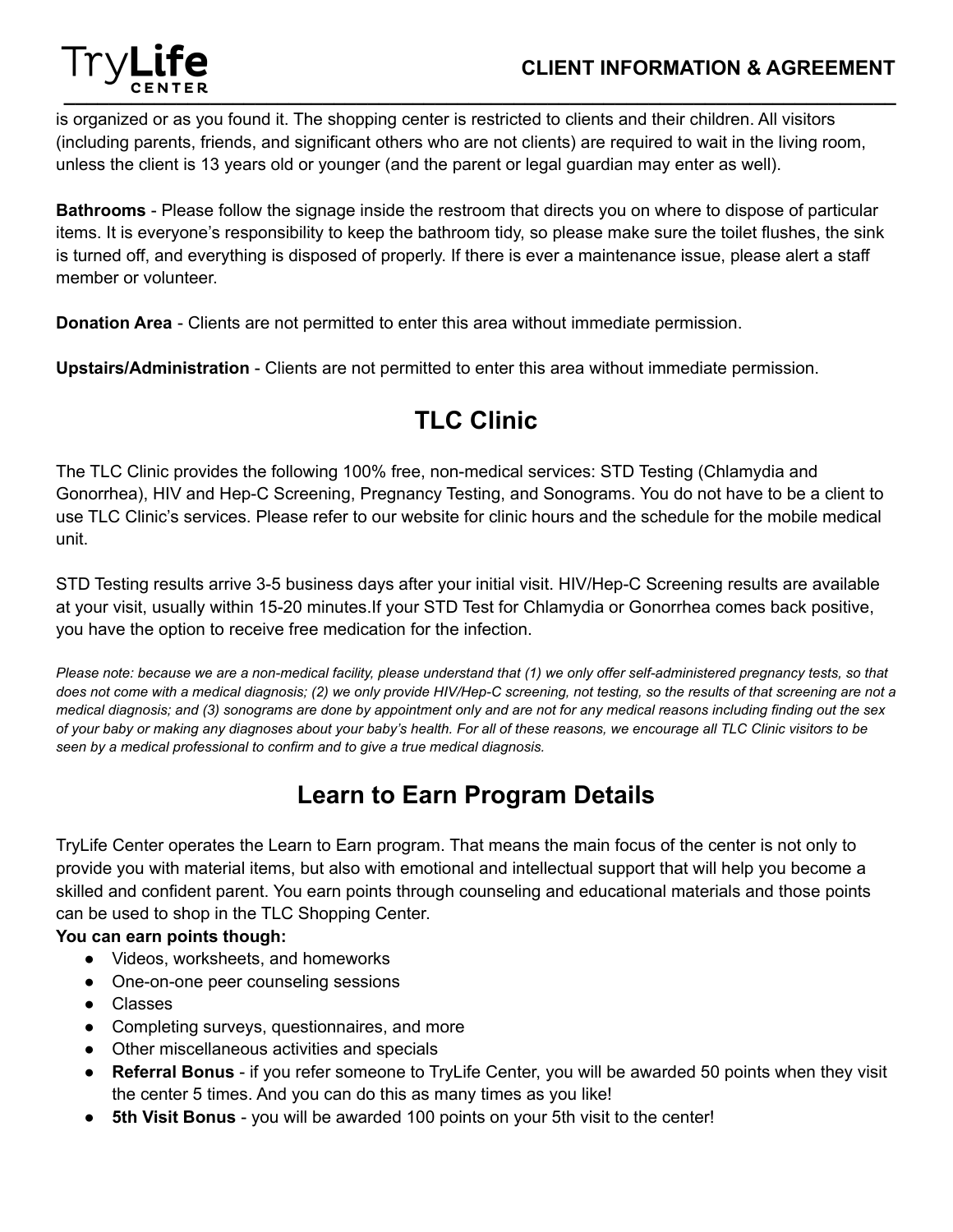#### **CLIENT INFORMATION & AGREEMENT**



Point values may vary depending on the topic and length of the video, class, counseling session, survey, etc. If you ever have a question about how many points you have or have the potential to earn, ask your client assistant or counselor.

All point values are listed in the shopping area on the board. You can consult that list at any time. Any point value marked on an item in the shopping area overrules what is listed on the board.

#### **Limitations & Specials**

One constant purchase limitation depends on how far along you are on your pregnancy. Please review the following information relating to Pregnancy Shopping Privileges:

- Anytime during your pregnancy, you are allowed to spend points on items for you, such as maternity clothing, hygiene products, and household supplies.
- At 24 weeks pregnant, you are also allowed clothing items for your baby and bathtime items for the baby (towels, washcloths, soaps, etc.).
- At 36 weeks pregnant, you are allowed full shopping privileges including furniture, diapers, and wipes.
- NOTE: these rules apply to both expectant mothers and fathers. Normal limitations apply to all purchases.

Each month there is a new monthly special that may bend these prices and item restrictions. Just because a certain item(s) is on sale or a limitation is lifted for one month does not mean that price will remain the same after the special is over.

Because of our limited space, the fact that we are completely donations-based, and the fact that we are not a retail store, we cannot guarantee that we will have all sizes and/or all items for you and your children at all times. Occasionally, we may need to restrict the number of items one client may get for the sake of fairness to all clients. We *will* always have diapers, wipes, and formula available for you, they just may not be a particular brand or type. If we are unable to give you exactly what you need/want, we cannot credit you for the following month.

Although we offer thousands of material items, we cannot provide financial assistance. We have some referrals available for those in need of assistance.

We consider it a privilege to serve our clients. Our goal is to make every client's experience a pleasant and encouraging one. On occasion, we may not be able to meet the specific needs of a person's life and/or may have to remove a person from our rolls. These would include, but are not limited to:

- Visiting the center while under the influence of drugs or alcohol *OR* bringing drugs or alcohol on the premises.
- Stealing items
- Being dishonest
- Carrying a weapon
- Being disruptive
- Being disrespectful to a staff member, other client, or any other individual